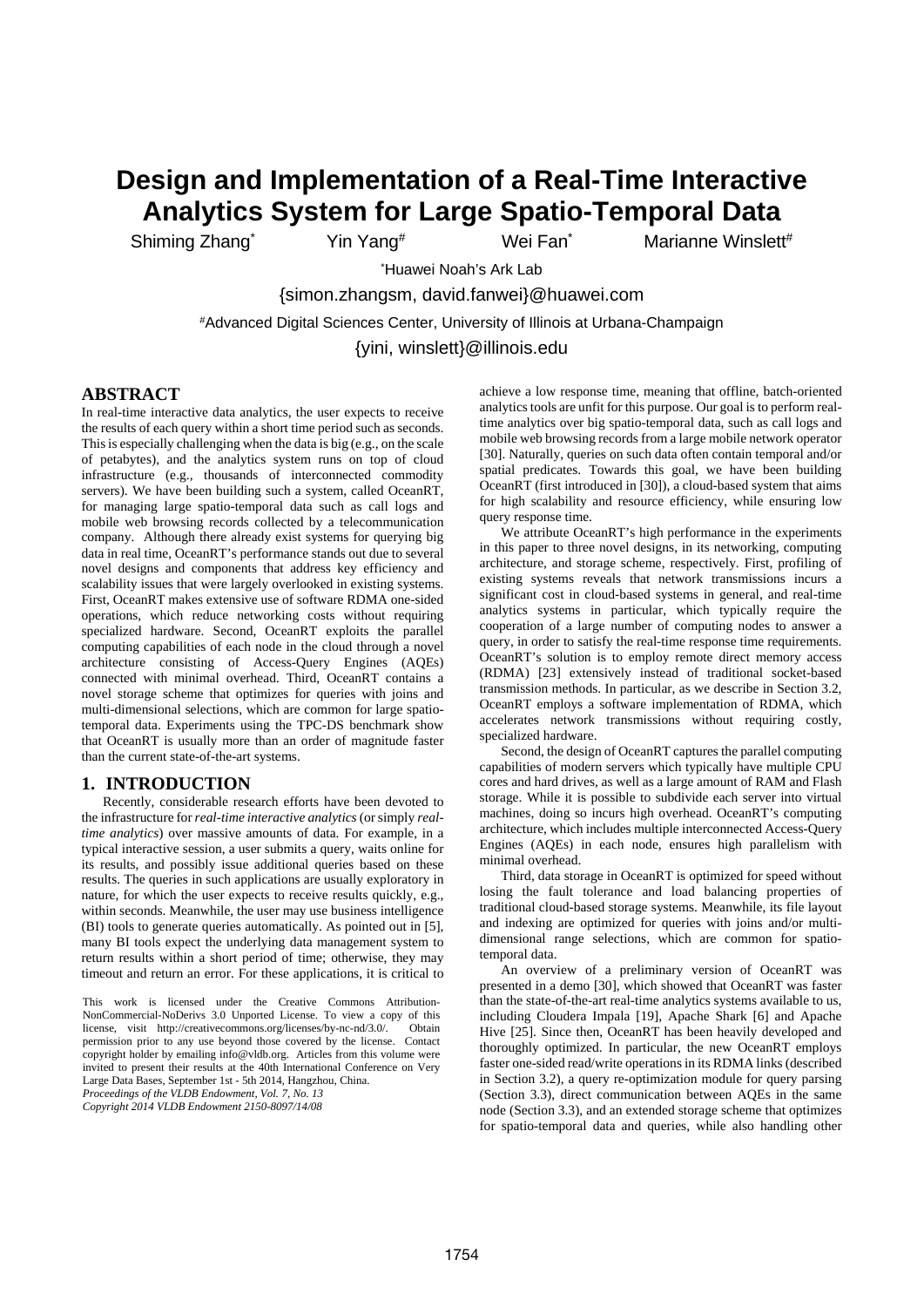types of data well (Section 3.4). In addition, we have conducted an extensive evaluation of OceanRT using a popular big data benchmark, TPC-DS [17]. The results confirm that OceanRT achieves considerable speedup (often more than an order of magnitude) compared to the current versions of major systems for real-time analytics, especially for complex queries involving joins and subqueries. In the following, Section 2 overviews related work. Section 3 presents the novel designs in OceanRT. Section 4 presents experimental evaluations. Section 5 concludes the paper.

#### **2. RELATED WORK**

In the past decade, cloud computing has emerged as the dominant paradigm for performing analytics on big data, since the cloud provides virtually unlimited computing resources on demand. These resources are provided by a massive number of interconnected commodity servers. Hence, to use the cloud effectively, the analytics system should be scalable (i.e., it can handle larger data by using more cloud resources), fault-tolerant (it deals with machine errors and failures gracefully, which are common in a cloud), elastic (it dynamically allocates or releases cloud resources based on the current workload), and efficient (it minimizes resource usage).

Early cloud-based big data analytics systems focus on offline analytics, which processes batches of long-running jobs. Notably, the seminal paper [3] describes Google's MapReduce framework, which provides strong fault tolerance and high parallelism for job processing, while hiding the complexity of the system and exposing a simple programming interface. Soon after the publication of [3], its key ideas were implemented into an open-source system Hadoop [26], which has been widely used. MapReduce, however, is inefficient at handling certain complex, iterative jobs, common in machine learning and graph computation. Addressing this problem, Dryad [10] enables the user to handle a DAG of tasks, and Pregel [13] deals with vertex-centric programming for large graphs. Recently, epiC [11] provides a unified framework for a variety of data types, combining the merits of all afore-mentioned systems. We refer the reader to a comprehensive survey [12] for other related systems.

The successes of offline analytics systems led to attempts to build analytics capabilities on top of them. For instance, earlier versions of Hive [25] translate SQL queries into MapReduce jobs. This approach, however, is not suitable for real-time analytics [15], since offline analytics systems usually incur high query latency. Another methodology is to build MapReduce / RDBMS hybrids. For instance, HadoopDB [1] (which forms the basis of its commercial version, Hadapt) uses relational databases to perform MapReduce tasks. Microsoft PolyBase [4] improves the scalability of SQL Server through "split query processing" [2], which transforms queries into MapReduce jobs. Sailfish [20] accelerates MapReduce by batching disk I/Os. These systems tend to inherit the offline processing designs of MapReduce, and, thus, are not ideal for real-time query processing.

Recently, a plethora of real-time big data analytics systems have been built that do not rely on MapReduce. OceanRT belongs to this category. Most of them, including OceanRT, use SQL as the query language, since SQL is familiar to users and enables interaction with legacy systems [15]. Notably, Google introduced Dremel [14], its real-time analytics tool that focuses on speed (i.e., low query latency) rather than power (support for very complex queries). Cloudera Impala [19] is an open-source real-time SQL processing system over big data inspired by Dremel. Facebook recently replaced Hive with a new system, Presto [22], for real-time

analytics. Shark [6] is a real-time SQL processing module built on top of Spark [27], a novel big data processing paradigm based on the idea of resilient distributed datasets (RDDs) [27]. Newer versions of Hive, with a set of optimizations collectively called the "stinger initiative", can also run on faster, non-MapReduce data processing frameworks, e.g., Tez (http://tez.incubator.apache.org), which is inspired by Dryad [10]. Proprietary systems include Amazon Redshift (http://aws.amazon.com/redshift), which, like Dremel, has few technical details publicly revealed.

Finally, another line of research concerns real-time, continuous analytics on fast data streams. Popular open source systems in this category include Storm (https://storm.incubator.apache.org/) and S4 (http://incubator.apache.org/s4/), and Spark Streaming [28]. TimeStream [18] addresses efficient failure recovery in operatornetwork streaming systems. Resa [24] provides enhanced elasticity, and applies to a wider range of analytics such as clustering [29]. These systems are orthogonal to OceanRT, since we focus on interactive analytics in a data warehouse, rather than continuous analytics over streams.

### **3. OCEANRT**

Section 3.1 overviews the architecture of OceanRT. Sections 3.2-3.4 present the novel networking, computing units, and storage scheme of OceanRT, respectively. In each subsection, we omit the details already presented in the preliminary version [30], and focus on the improvements compared to [30].

#### **3.1 Overview**

Similar to most cloud-based systems, an OceanRT cluster consists of interconnected commodity servers. As explained in Section 3.2, although OceanRT employs RDMA technology, we chose a software implementation rather than a hardware one. Hence, the network infrastructure in OceanRT can be simply commodity Ethernet (e.g., 1 GBits or 10 GBits) that is common in today's cloud infrastructure. Similar to existing real-time analytics systems, the user interacts with OceanRT through SQL.

Figure 1 shows the shared-nothing architecture of OceanRT with *n* computing nodes connected through software RDMA links. Each node runs a Parsing Engine (PE), as well as one or more Access-Query Engines (AQEs). Note that unlike the architecture in the preliminary version of OceanRT [30], the AQEs in the same node are connected through lightweight *inter-AQE links*, detailed in Section 3.3. All nodes in OceanRT are symmetric; in other words, there is no distinction among nodes such as master / slaves. Similar to parsers and query executors in a traditional RDBMS, the PE parses incoming SQL queries or sub-queries into execution plans, whereas the AQE is responsible for accessing the data and performing operations in the query plan.



OceanRT employs Zookeeper [8] to manage the states of all nodes in the cluster, such as total amount of available memory, CPU utilization percentage, network usage, etc. We omit the details of node/AQE states as they remain largely unchanged from the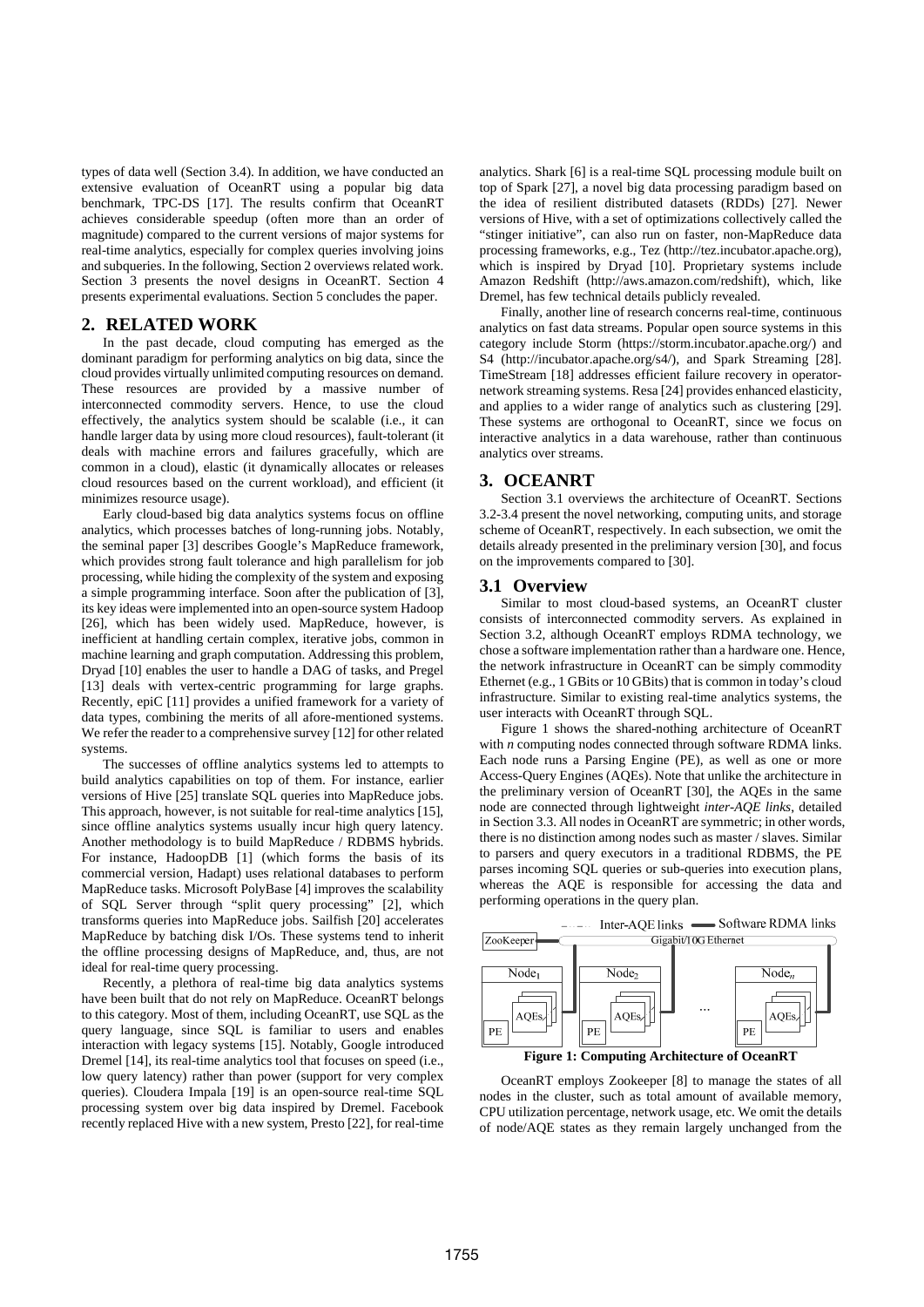preliminary version [30]. AQEs in OceanRT read data from existing cloud-based storage systems, such as HDFS [26], HBase [7], etc. Meanwhile, OceanRT includes a novel storage scheme, explained in Section 3.4, which directs how data is organized in the underlying storage system.

Since all nodes are symmetric, when the user issues a query, one node serves as the gateway that parses the query, coordinates with other nodes to execute it, collects (partial) query results, and returns the final results to the user. In our current implementation, each user connects to a random node upon startup, which serves as the gateway for all queries of this user. Alternatively, to ensure load balancing, we could route each query to the currently least busy node, according to node statuses maintained by Zookeeper. In the current prototype, we observed that the gateway incurs negligible overhead; so, the choice of the gateway node might not be critical. We detail query execution further in Section 3.3. Finally, we mention that the OceanRT architecture does not complicate fault recovery, except for the fact that when one node crashes, all AQEs therein are down. Currently, OceanRT's fault recovery mechanism is similar to that in Impala [19].

## **3.2 RDMA-Based Networking**

Since the cloud comprises a massive number of nodes connected with limited bandwidth, communication between these nodes always incurs a non-trivial cost. This cost is especially prominent in real-time analytics, for two reasons. First, queries in such applications are usually exploratory, and do not involve costly computations; hence, networking overhead takes a larger share of the overall costs. Second, in order to satisfy the real-time response constraint, queries may need to be executed on a large number of nodes to obtain high parallelism, leading to higher communication expenses overall.

OceanRT tackles these problems by using RDMA extensively instead of traditional socket-based communication methods between nodes. RDMA accelerates network transmissions in two ways. First, RDMA enables zero-copy transmission, meaning that data is directly transmitted from memory pages in the source node to the pages in the destination node, without any intermediate copying between the application memory, the operating system kernel memory, and the socket buffer as in socket-based networking. Second, a hardware implementation of RDMA, common in supercomputers, involves specialized network adaptors with computing capabilities, which perform data transmissions without consuming CPU cycles. However, relying on specialized hardware is also a major disadvantage for applying RDMA in a cloud, since equipping all nodes with RDMA hardware currently requires considerable investment, which may become obsolete soon as the technology advances.

To avoid relying on specialized hardware, OceanRT employs a software implementation of RDMA, namely SoftiWarp [23]. Although network-related operations are still performed by the CPU, SoftiWarp avoids 4 memory copying operations for each data transfer [23], which, in today's increasingly common 10Gbits Ethernet, can cause significant latencies. In particular, OceanRT makes extensive use of the one-sided remote read/write operations of RDMA. For instance, in one-sided writing, before any transmission occurs, the node that will receive data pins a number of RAM pages, which are guaranteed not to be swapped to disk by the OS. After that, a sending node can directly "write" content to these pinned RAM pages in the receiving node with negligible

<u>.</u>

overhead. When the writing is done, SoftiWarp notifies the receiving node, which then reads its pinned memory locally. Onesided reading is symmetric, with the sender pinning RAM pages. Note that the need to pin RAM pages could be a drawback for RDMA when applied in a cloud, since the pinned pages cannot be used for other purposes, leading to reduced flexibility. This problem is alleviated in software RDMA, since memory pages can be unpinned (i.e., swappable to disk) once there is no more transmission [23].

In practice, we found that RDMA accelerates OceanRT mainly in two operations characterized by large message sizes: remote data retrieval and the transmission of intermediate query results. Remote data retrieval occurs, for example, in queries with joins, where a node containing data from one relation must retrieve data from the other relation. Transmission of intermediate results is involved when the query is decomposed into sub-queries, whose results must be subsequently reassembled. For queries that do not involve joins or subqueries, RDMA improves performance by reducing the overhead of the underlying cloud file system. For example, communication costs between a node accessing a large number of blocks from HDFS and the HDFS name node can be significantly reduced using RDMA one-sided reads.

#### **3.3 PE and AQE**

Figure 2 shows the internal compositions of the PE and the AQE in OceanRT. Recall from Section 3.1 that a PE parses a SQL query into an execution plan, and multiple AQEs perform the operations in the plan. As shown in Figure 2a, the PE contains four components: a parser, an optimizer, a re-optimizer, and a dispatcher. Specifically, OceanRT invokes the PE in two different occasions: in both uses, the cost of the PE is negligible; hence, we place only one PE per node. First, when a user issues a SQL query to its gateway node, the latter's PE parses the query into an execution plan, optimizes it, decomposes it into multiple subplans, and dispatches each subplan to an AQE for execution. This use of the PE had been implemented in the preliminary version of OceanRT, and we refer the reader to Ref. [30] for details in the query parsing, optimizing, and subplan dispatching steps.



**Figure 2: PE and AQE in OceanRT** 

The second use of the PE is that when an AQE receives a query subplan, the PE of its corresponding node re-optimizes the subplan, before the AQE executes it. This is a new optimization developed since the preliminary version [30]. The rationale for this step is that the node where the AQE resides may contain more detailed statistics for the data stored locally, which helps optimize the plan further. Instead of using PostgreSQL components as in the parsing and optimizing steps, this re-optimization step is performed by a customized optimizer built from scratch using LLVM<sup>1</sup>, which incorporates optimization logic designed specifically for this step.

<sup>&</sup>lt;sup>1</sup> llvm.org.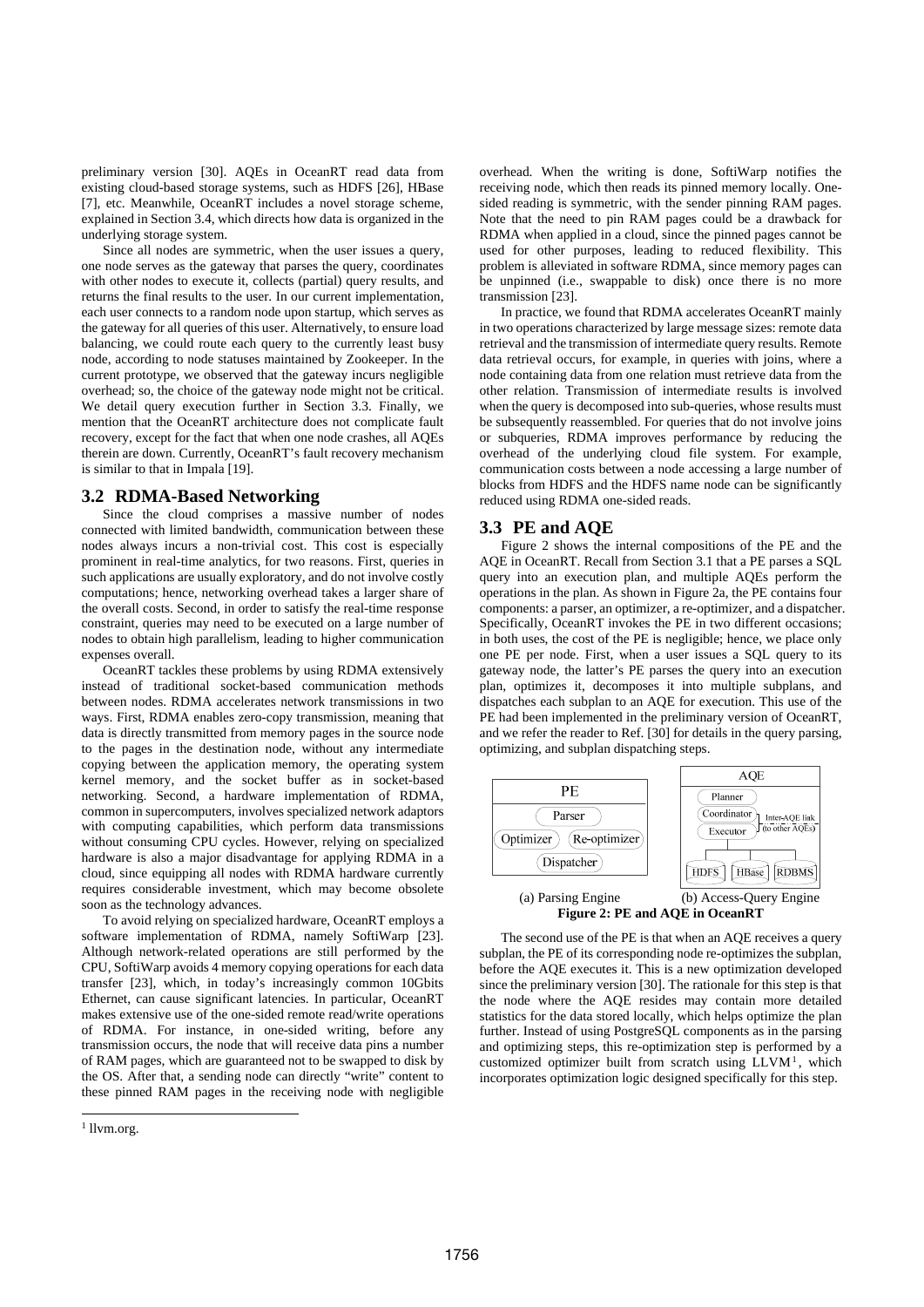An AQE executes the operators in its query subplan, and generates (intermediate) results. As illustrated in Figure 2b, an AQE contains a planner, a coordinator, and an executor, and can read/write data stored in HDFS, HBase, or a relational database. As their respective names suggest, the planner determines the appropriate algorithm for executing the assigned task; the coordinator coordinates with other AQEs to retrieve data (e.g., when processing a join) or partial/subquery results; the executor performs the actions of the logical operator. We omit further details of these components for brevity, which can be found in [30].

Since different AQEs inside a node operate independently, they need to communicate in order to perform certain operations, such as joins and passing sub-query results. In the preliminary version of OceanRT [30], we used RDMA for this purpose, which, though faster than traditional socket-based transmissions, still incurs considerable overhead, such as pinning/unpinning RAM pages, sending acks and checking for errors. We eliminate this overhead by replacing RDMA with a novel inter-AQE link, which resembles an inter-process communication protocol for transmitting data between AQEs (which are run as different processes) in the same node. In particular, sending a piece of information through the inter-AQE link involves little more than a simple memory copy.

Each physical node runs multiple AQEs, depending on its hardware configuration, which obtains a higher degree of parallelism compared to existing systems in which every node is a single processing unit. For instance, consider a node with two hard drives and two CPU cores. By dividing the node into two AQEs, each with a hard drive and a CPU core, the node is able to perform two independent data retrieval and/or processing tasks simultaneously. As our experiments demonstrate, setting the number of AQEs slightly higher than the CPU-and-disk configuration suggests often improves overall performance, e.g., when one AQE is busy reading data from disk, another may perform CPU-intensive computations, and yet another retrieving data from the network. Our current implementation uses a simple heuristic for determining the number of AQEs per node: a (tunable) factor times that number suggested by the CPU-and-disk configuration. A formal analysis for the optimal number of AQEs is left as future work.

### **3.4 Data Storage**

As described in the previous subsection, OceanRT can process data stored in HDFS, HBase, and/or an RDBMS. Currently, data storage in OceanRT ultimately relies on HDFS, since (i) to provide high fault-tolerance, HBase employs HDFS as the underlying file system; and (ii) for the same reason, in OceanRT, the RDBMS (currently PostgreSQL) also stores data files on HDFS. To obtain higher performance, we customized HDFS to better fit OceanRT as well as spatio-temporal data management. Our modifications to HDFS do not compromise the functionalities or fault-tolerance properties of standard HDFS; in other words, OceanRT-optimized HDFS can be directly used in place of HDFS whenever the latter is applicable.

OceanRT involves two major modifications in HDFS. First, as described in [30], we alleviate block fragmentation by grouping blocks of the same file into larger *partitions*, each of which contains  $M$  ( $>1$ ) blocks; meanwhile, we require that each partition be stored completely in at least *N* nodes. For instance, when *M*=10 and *N*=2, each partition contains 10 blocks; these 10 blocks are stored together in at least 2 nodes, each of which is able to scan the entire partition locally without network transmissions. We refer the reader to [30] for further details. From our experiments, we observed that

this HDFS-modification alone (i.e., without the second storage optimization, explained soon) does not lead to dramatic performance enhancements. On the other hand, grouping blocks into partitions requires modification to the HDFS source code, which is a limitation to the applicability of OceanRT. For these reasons, we plan to migrate OceanRT storage to stock HDFS in future versions.

Using the two-level partition-block file organization, we further optimize OceanRT storage for spatio-temporal data and queries, as follows. First, we decompose the space into cells, e.g., using an (possibly unbalanced) quad-tree, and assign records in each cell to a partition. Then, in each partition, records are further separated according to their timestamps, and assigned to blocks accordingly. Each partition and block also contains various metadata, including the minimum bounding rectangle (for the spatial attributes) and a time range (for the timestamp) of records therein. Records in each block are then organized using an existing method, e.g., RC-File [9], ORC-File [16], etc.

The grouping of records is accomplished via hashing, i.e., the partition of a record is determined by a hash value of its corresponding spatial cell, and the block of a record is determined by hashing its timestamp. Essentially, this file organization corresponds to an embedded spatio-temporal primary index, whose outer structure is a spatial one; each of its node contains an embedded temporal index. When processing a query with spatial and/or temporal range selections, instead of scanning an entire relation, OceanRT only scans the partitions and blocks whose spatial MBR and temporal range overlap the query.

Besides spatio-temporal data and queries, the novel file organization of OceanRT also applies to other types of data with range selections on multiple attributes, achieving the benefits of a multi-dimensional primary index. In general, for relational and non-spatio-temporal data, the records are first grouped into partitions by their primary key, and then into blocks by an attribute that is frequently involved in range queries or joins. This scheme is used in our experimental evaluations, presented next.

## **4. EXPERIMENTS**

We implemented all core components of OceanRT in C++, plus a foreign data wrapper in Java for interacting with Hadoop, which includes HDFS. The experiments use data and queries from TPC-DS [17], a popular benchmark for comparing big data processing systems, containing 25 tables, 429 columns and 99 query templates. The default data size is set to 1 TByte. Specifically, we use the same query set as a recent experimental evaluation performed by Cloudera [5], which is classified in [5] into 3 categories: interactive, reporting, and deep analytics. Table 1 lists the TPC-DS queries used in our experiments.

|  |  | Table 1: TPC-DS queries used in the experiments |
|--|--|-------------------------------------------------|
|  |  |                                                 |

| Type           | <b>Oueries</b>                              |
|----------------|---------------------------------------------|
| Interactive    | Q19, Q42, Q52, Q55, Q63, Q65, Q68, Q73, Q98 |
| Reporting      | Q3, Q7, Q27, Q43, Q53, Q89                  |
| Deep Analytics | Q34, Q46, Q59, Q79, SS_MAX                  |

According to [5], as of mid-2014, the current version of Impala (v1.3.1) outperforms by clear margins the current versions of Presto, Shark, and Stinger Hive-on-Tez, which are currently the most popular open-source real-time big data analytics systems, as described in Section 2. Hence, we consider Impala v1.3.1 as our main competitor. Since Impala's compiler supports only a subset of TPC-DS queries [21], the evaluation of Impala utilizes the Impala TPC-DS Kit from Cloudera for re-writing queries, available at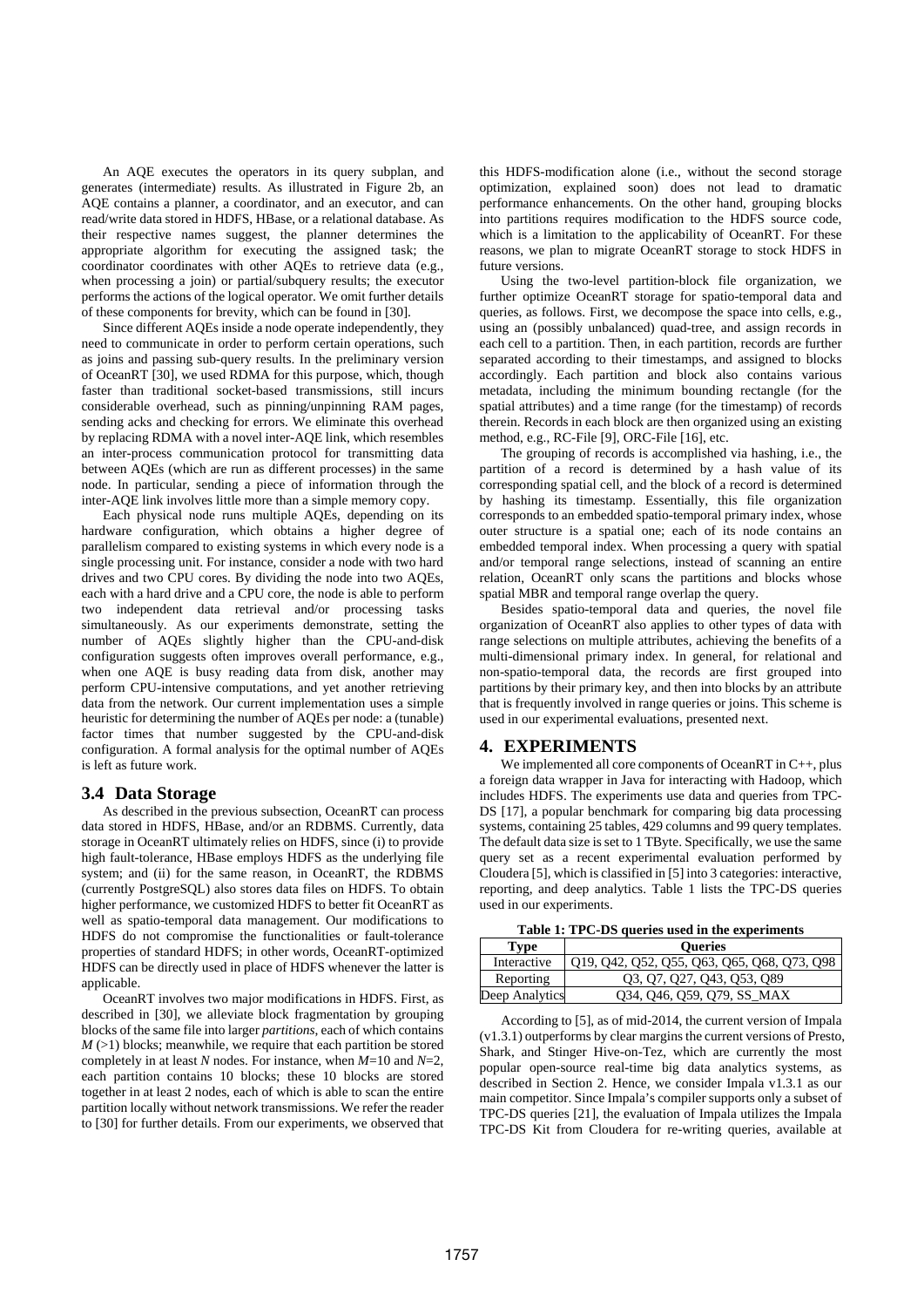https://github.com/cloudera/impala-tpcds-kit. In addition, we also compare OceanRT against Hive-on-Tez v0.12, and we have published the query re-writing toolkit for Hive at https://github.com/simonzhangsm/hive-testbench. The version of Hadoop used in the experiments is 2.3.0. These versions of Impala, Hive and Hadoop are contained in CDH 5.0.2.

All experiments were run in a private cluster consisting of 10 nodes, each equipped with 2 Intel Xeon 1.9GHz 6-core CPUs, 16 GBytes of memory, and 2 1-TByte hard drives. All nodes run on 64-bit Ubuntu Linux 12.04 LTS. By default, there are 4 AQEs in each node. Figure 3 exhibits the network topology of the nodes.

Figure 4 presents the evaluation results of Hive-on-Tez, Impala, and OceanRT on all 20 queries in Table 1, with the dataset size fixed to 1 TBytes. The performance trends in our results are consistent with [5], with Impala considerably faster than Hive-on-Tez. On all queries, OceanRT consistently and significantly outperforms Impala, often by more than an order of magnitude. The performance advantage of OceanRT is particularly pronounced for the interactive queries. For example, on Q98, OceanRT achieves 13x and 106x sppedup compared to Impala and Hive-on-Tez, respectively. It is worth mentioning that OceanRT finishes processing every query within 7 seconds, which is acceptable waiting time for most interactive applications.



Figure 5 plots the total running time as a function of the dataset size for two sample interactive queries, Q52 and Q68. Results with other interactive queries are omitted since they lead to similar conclusions. The running times of all systems increase with the dataset size, as expected. Clearly, OceanRT is the fastest in all settings. The performance gap between OceanRT and Impala/Hive generally expands as the data size grows (note that the running times are shown in log scale).

Figure 6 and Figure 7 repeat the above experiment on sample reporting and deep analytics queries, respectively. OceanRT again wins on all settings, with clear margins that generally grow with the dataset size. Comparing the results on different types of queries, the performance advantage of OceanRT is more pronounced on complex queries such as Q46 (up to 30x faster than Impala) than on simpler ones such as Q52 (up to 8x faster than Impala). This is because complex queries generally involve more network transmissions and data retrievals, leading to more pronounced effects of the RDMA links and the novel storage scheme in OceanRT.







Having examined the performance of OceanRT compared to existing systems, we next focus on its internal parameters. Figure 8 shows the impact of the number of AQEs in each physical node on the overall performance of OceanRT, using the 6 sample queries studied in Figures 5-7. Recall that each node has two CPUs with 6 cores each, 2 hard drives, and 16 GBytes of RAM. Hence, splitting each node into 2 AQEs would lead to each having 1 CPU and 1 hard drive; a higher number of AQEs forces different AQEs to share resources, especially the hard drive. According to Figure 8, having multiple AQEs leads to significantly better performance than treating each node as a single computing unit, which is the case in most existing systems. Meanwhile, the query response time of OceanRT continues to drop as the number of AQEs increases beyond 2, indicating that the benefit of increased parallelism outweighs the drawback of resource competition between AQEs. The performance of OceanRT stabilizes when the number of AQEs reaches around 8; after that, adding more AQEs adversely affects performance. These observations suggest there exists an optimal number of AQEs per node that cannot be determined by the amount of resources in a straightforward way. Hence, further investigation into this topic is an interesting direction for future work.

Summarizing the experiments, OceanRT outperforms existing systems in every single setting tested, with a performance gap that